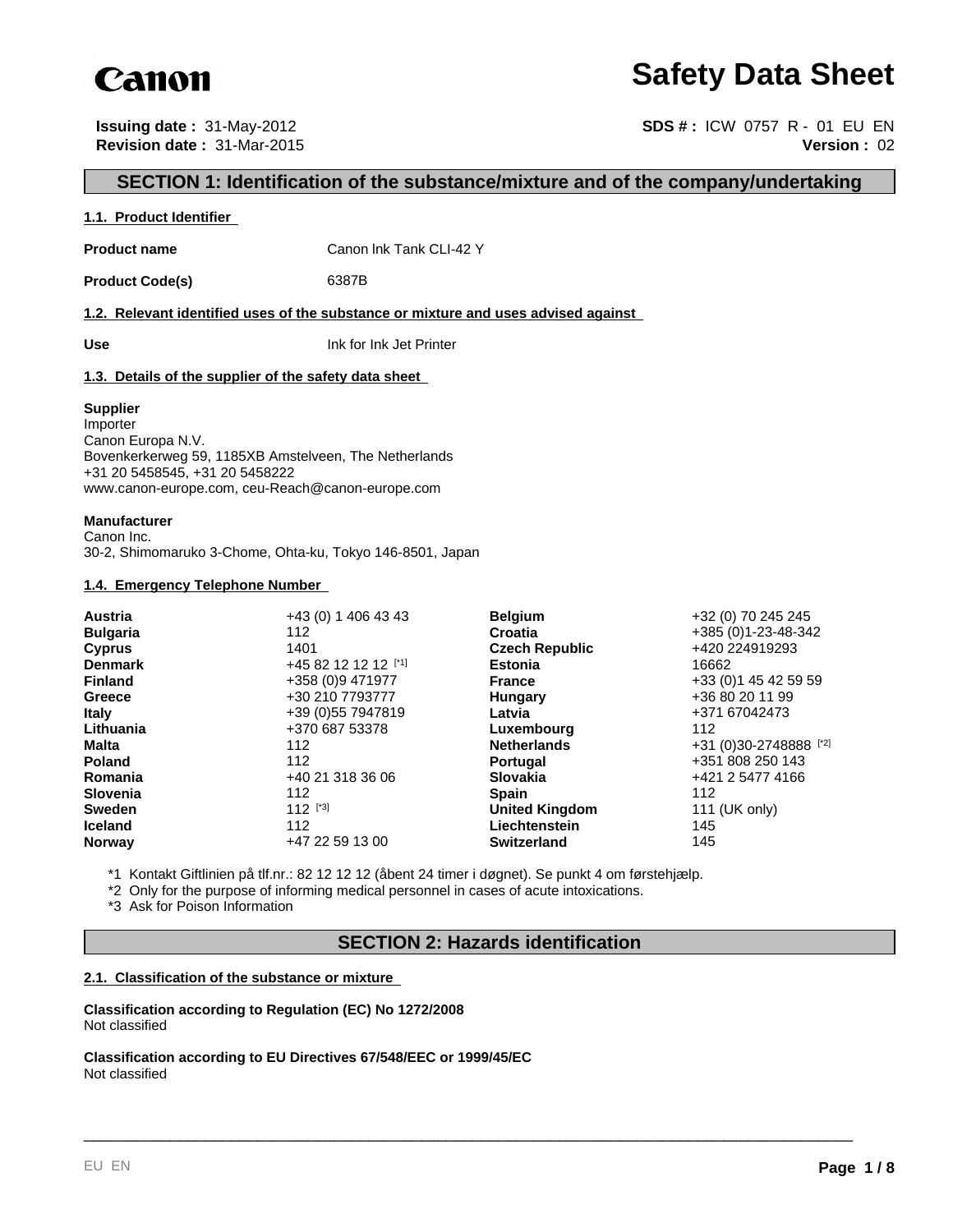#### **2.2. Label Elements**

#### **Labelling according to Regulation (EC) No 1272/2008**

Contains 1,2-benzisothiazol-3(2H)-one. May produce an allergic reaction. Contains less than 30% of components with unknown hazards to the aquatic environment.

#### **Hazard pictograms**

Not required

#### **Signal word** Not required

**Hazard statements**

Not required

**Precautionary Statements - EU (§28, 1272/2008)** Not required

#### **Other Information**

Labelling according to Regulation (EU) No 528/2012 Contains a preservative to control microbial deterioration.

#### **2.3. Other Hazards**

None

## **SECTION 3: Composition/information on ingredients**

\_\_\_\_\_\_\_\_\_\_\_\_\_\_\_\_\_\_\_\_\_\_\_\_\_\_\_\_\_\_\_\_\_\_\_\_\_\_\_\_\_\_\_\_\_\_\_\_\_\_\_\_\_\_\_\_\_\_\_\_\_\_\_\_\_\_\_\_\_\_\_\_\_\_\_\_\_\_\_\_\_\_\_\_\_\_\_\_\_

#### **3.2. Mixtures**

| <b>Chemical name</b>   | <b>CAS-No</b> | <b>EC-No</b> | <b>REACH registration</b><br>number | Weight %  | Classification<br>(67/548) | Indication of<br>danger | Classification (Reg.)<br>1272/2008) |
|------------------------|---------------|--------------|-------------------------------------|-----------|----------------------------|-------------------------|-------------------------------------|
| Glycerin               | $56 - 81 - 5$ | 200-289-5    | None                                | $5 - 10$  | <b>None</b>                | <b>I</b> None           | None                                |
| Ethylene urea          | 120-93-4      | 204-436-4    | None                                | $5 - 10$  | <b>Xi: R36</b>             | IXi - Irritant          | Eye Irrit. 2 (H319)                 |
| Thiadiazole Azo<br>dye | <b>CBI</b>    | CBI          | None                                | 1 - 5     | <b>Xi: R36</b>             | IXi - Irritant          | Eye Irrit. 2 (H319)                 |
| Glvcol                 | CBI           | <b>CBI</b>   | None                                | $10 - 15$ | <b>None</b>                | <b>I</b> None           | None                                |
| Water                  | 7732-18-5     | 231-791-2    | None                                | $60 - 80$ | None                       | <b>INone</b>            | None                                |

For the full text of the R-phrases mentioned in this Section, see Section 16. For the full text of the H-Statements mentioned in this Section, see Section 16.

## **SECTION 4: First aid measures**

#### **4.1. Description of first aid measures**

| <b>Inhalation</b>                                                | Move to fresh air. Get medical attention immediately if symptoms occur.                                     |
|------------------------------------------------------------------|-------------------------------------------------------------------------------------------------------------|
| Ingestion                                                        | Rinse mouth. Drink 1 or 2 glasses of water. Get medical attention immediately if symptoms<br>occur.         |
| <b>Skin Contact</b>                                              | Wash off immediately with soap and plenty of water. Get medical attention immediately if<br>symptoms occur. |
| <b>Eye Contact</b>                                               | Flush with plenty of water. Get medical attention immediately if symptoms occur.                            |
| 4.2. Most important symptoms and effects, both acute and delayed |                                                                                                             |

\_\_\_\_\_\_\_\_\_\_\_\_\_\_\_\_\_\_\_\_\_\_\_\_\_\_\_\_\_\_\_\_\_\_\_\_\_\_\_\_\_\_\_\_\_\_\_\_\_\_\_\_\_\_\_\_\_\_\_\_\_\_\_\_\_\_\_\_\_\_\_\_\_\_\_\_\_\_\_\_\_\_\_\_\_\_\_\_\_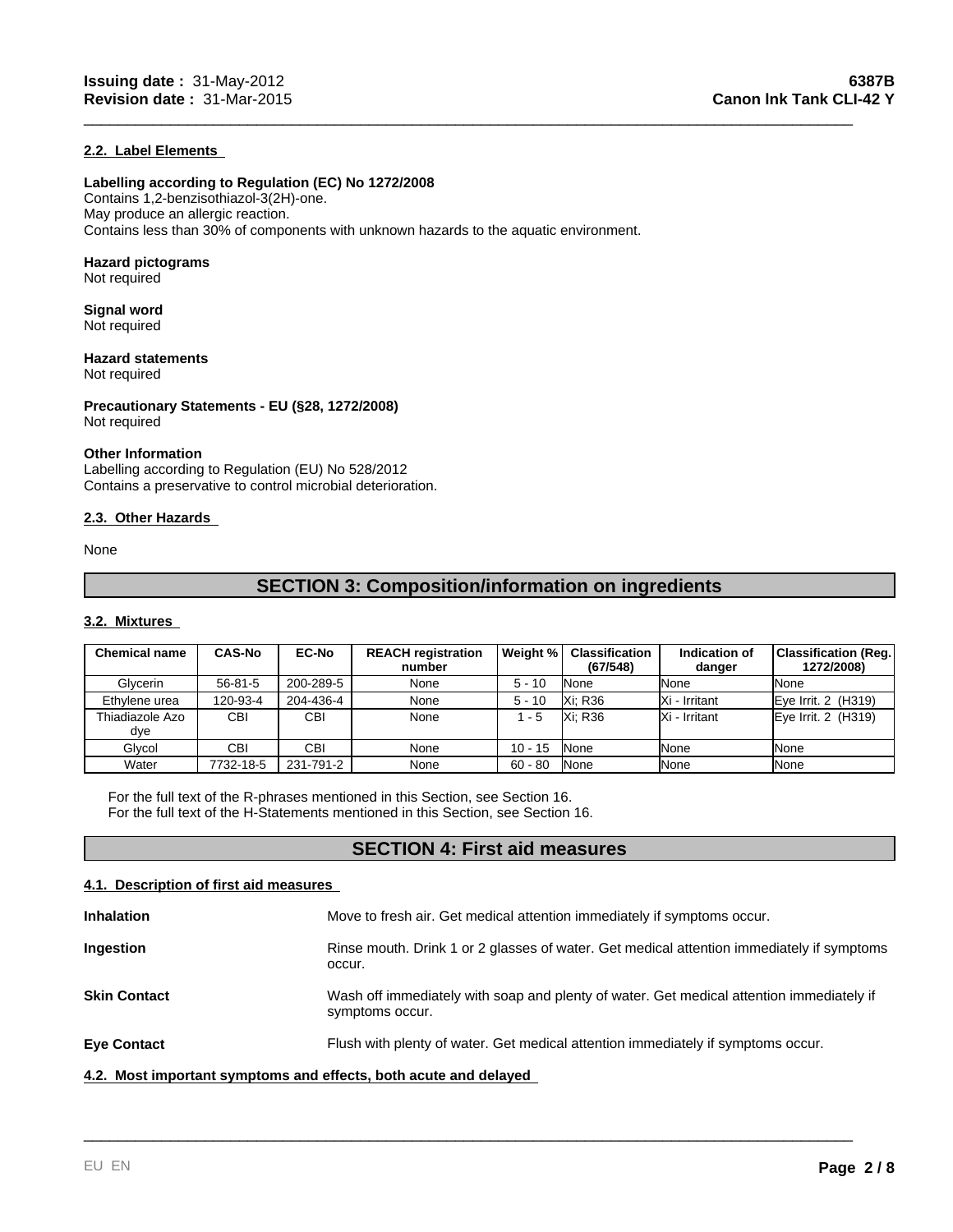| <b>Inhalation</b>      | None under normal use. Symptoms of overexposure are dizziness, headache, tiredness,<br>nausea, unconsciousness, cessation of breathing. |
|------------------------|-----------------------------------------------------------------------------------------------------------------------------------------|
| <b>Ingestion</b>       | None under normal use. Ingestion may cause gastrointestinal irritation, nausea, vomiting<br>and diarrhea.                               |
| <b>Skin Contact</b>    | None under normal use.                                                                                                                  |
| <b>Eve Contact</b>     | None under normal use. May cause slight irritation.                                                                                     |
| <b>Chronic Effects</b> | None under normal use.                                                                                                                  |

\_\_\_\_\_\_\_\_\_\_\_\_\_\_\_\_\_\_\_\_\_\_\_\_\_\_\_\_\_\_\_\_\_\_\_\_\_\_\_\_\_\_\_\_\_\_\_\_\_\_\_\_\_\_\_\_\_\_\_\_\_\_\_\_\_\_\_\_\_\_\_\_\_\_\_\_\_\_\_\_\_\_\_\_\_\_\_\_\_

#### **4.3. Indication of any immediate medical attention and special treatment needed**

None

## **SECTION 5: Firefighting measures**

#### **5.1. Extinguishing media**

#### **Suitable extinguishing media** Use CO2, dry chemical, or foam, Water.

#### **Unsuitable extinguishing media** None

#### **5.2. Special hazards arising from the substance or mixture**

#### **Special Hazard** None

**Hazardous combustion products** Carbon dioxide (CO 2), Carbon monoxide (CO)

#### **5.3. Advice for firefighters**

#### **Special protective equipment for fire-fighters** None

## **SECTION 6: Accidental release measures**

#### **6.1. Personal precautions, protective equipment and emergency procedures**

Avoid contact with skin, eyes and clothing.

#### **6.2. Environmental Precautions**

Keep out of waterways.

#### **6.3. Methods and material for containment and cleaning up**

Wipe up with adsorbent material (e.g. cloth, fleece).

#### **6.4. Reference to other sections**

#### None

## **SECTION 7: Handling and storage**

\_\_\_\_\_\_\_\_\_\_\_\_\_\_\_\_\_\_\_\_\_\_\_\_\_\_\_\_\_\_\_\_\_\_\_\_\_\_\_\_\_\_\_\_\_\_\_\_\_\_\_\_\_\_\_\_\_\_\_\_\_\_\_\_\_\_\_\_\_\_\_\_\_\_\_\_\_\_\_\_\_\_\_\_\_\_\_\_\_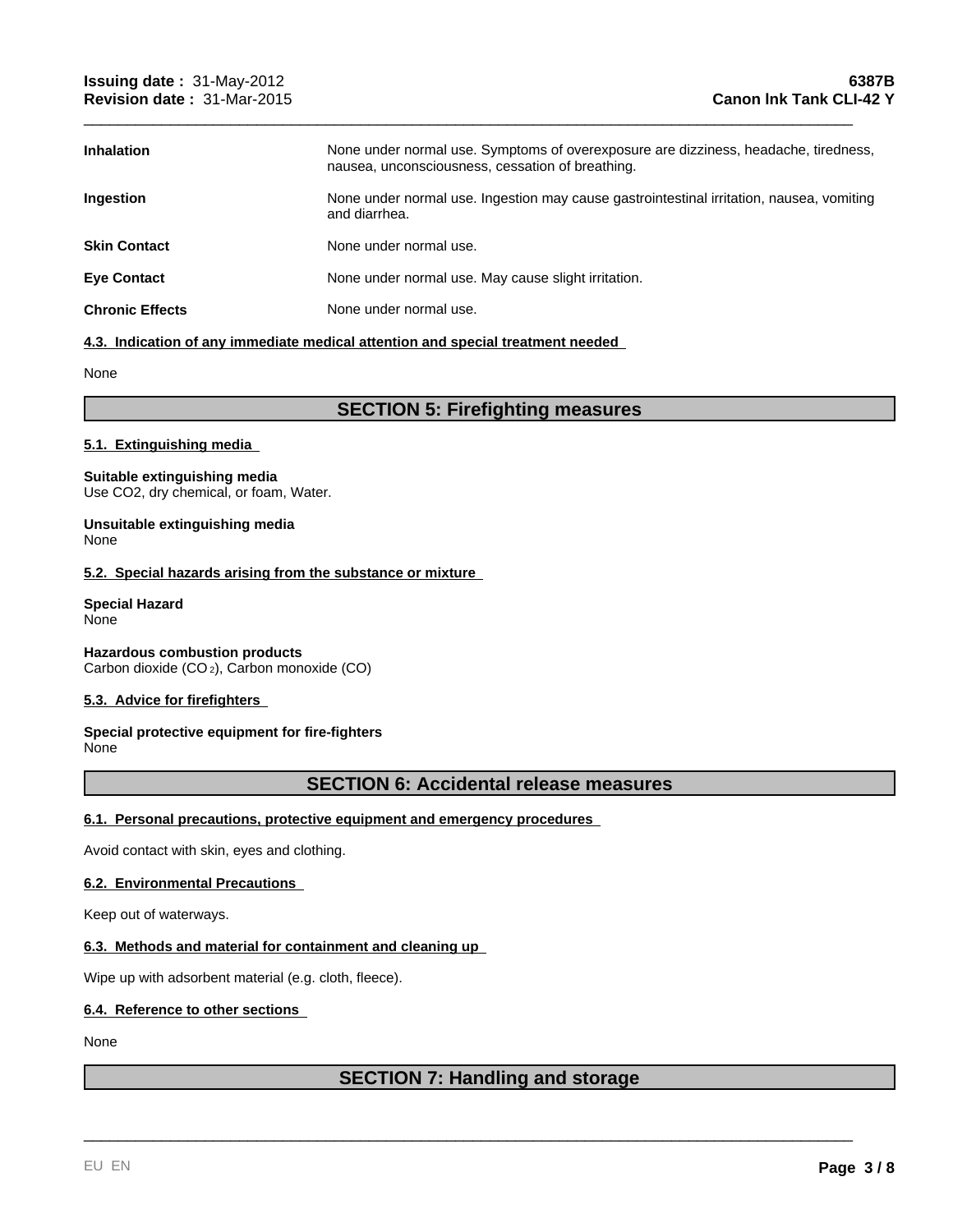#### **7.1. Precautions for safe handling**

Avoid contact with skin, eyes and clothing. Clean contaminated surface thoroughly. Use with adequate ventilation.

#### **7.2. Conditions for safe storage, including any incompatibilities**

Keep in a dry, cool and well-ventilated place. Keep out of the reach of children. Keep away from direct sunlight. Keep away from heat and sources of ignition.

\_\_\_\_\_\_\_\_\_\_\_\_\_\_\_\_\_\_\_\_\_\_\_\_\_\_\_\_\_\_\_\_\_\_\_\_\_\_\_\_\_\_\_\_\_\_\_\_\_\_\_\_\_\_\_\_\_\_\_\_\_\_\_\_\_\_\_\_\_\_\_\_\_\_\_\_\_\_\_\_\_\_\_\_\_\_\_\_\_

#### **7.3. Specific end uses**

Ink for Ink Jet Printer. Obtain special instructions before use.

### **SECTION 8: Exposure controls/personal protection**

#### **8.1. Control parameters**

#### **Exposure Limits**

| <b>Chemical name</b>      | <b>EU OEL</b>                                             | <b>Austria</b>                 | <b>Belgium</b>                | <b>Bulgaria</b>                                                           | <b>Cyprus</b>                                                                                               |
|---------------------------|-----------------------------------------------------------|--------------------------------|-------------------------------|---------------------------------------------------------------------------|-------------------------------------------------------------------------------------------------------------|
| Glycerin<br>$56 - 81 - 5$ | None                                                      | None                           | TWA: $10 \text{ mg/m}^3$      | None                                                                      | None                                                                                                        |
| <b>Chemical name</b>      | <b>Czech Republic</b>                                     | <b>Denmark</b>                 | <b>Finland</b>                | <b>France</b>                                                             | Germany                                                                                                     |
| Glycerin<br>$56 - 81 - 5$ | TWA: $10 \text{ mg/m}^3$<br>Ceiling: 15 mg/m <sup>3</sup> | None                           | TWA: $20 \text{ mg/m}^3$      | TWA: $10 \text{ mg/m}^3$                                                  | DFG TWA: 50 mg/m <sup>3</sup><br>inhalable fraction<br>Ceiling / Peak: 100<br>$mq/m3$ inhalable<br>fraction |
| <b>Chemical name</b>      | Greece                                                    | <b>Hungary</b>                 | <b>Ireland</b>                | <b>Italy</b>                                                              | <b>Netherlands</b>                                                                                          |
| Glycerin<br>$56 - 81 - 5$ | TWA: $10 \text{ mg/m}^3$                                  | None                           | TWA: $10 \text{ mg/m}^3$ mist | None                                                                      | None                                                                                                        |
| <b>Chemical name</b>      | <b>Poland</b>                                             | Portugal                       | Romania                       | <b>Slovakia</b>                                                           | <b>Spain</b>                                                                                                |
| Glycerin<br>$56 - 81 - 5$ | TWA: $10 \text{ mg/m}^3$<br>aerosol                       | TWA: 10 mg/m <sup>3</sup> mist | None                          | None                                                                      | TWA: $10 \text{ mg/m}^3$ mist                                                                               |
| <b>Chemical name</b>      | <b>Sweden</b>                                             | <b>United Kingdom</b>          | <b>Norway</b>                 | <b>Switzerland</b>                                                        | <b>Turkey</b>                                                                                               |
| Glycerin<br>$56 - 81 - 5$ | None                                                      | TWA: 10 mg/m <sup>3</sup> mist | None                          | TWA: 50 mg/m $3$<br>inhalable<br>STEL: 100 mg/m <sup>3</sup><br>inhalable | None                                                                                                        |

#### **8.2. Exposure controls**

**Appropriate engineering controls** None under normal use conditions.

#### **Individual protection measures, such as personal protective equipment**

| <b>Eve/face Protection</b>    | Not required under normal use. |
|-------------------------------|--------------------------------|
| <b>Skin Protection</b>        | Not required under normal use. |
| <b>Respiratory Protection</b> | Not required under normal use. |
| <b>Thermal hazards</b>        | Not Applicable                 |

## **SECTION 9: Physical and chemical properties**

#### **9.1. Information on basic physical and chemical properties**

**Appearance Appearance Vellow** ; Liquid **Odor** Odor<br>
Odor threshold<br>
pH<br>
Melting/Freezing point (°C)<br>
Melting/Freezing point (°C)<br>
Melting/Freezing point (°C)<br>
No data available<br>
No data available **Odor threshold**<br> **Odor threshold**<br> **PH**<br>  $7 - 9$ <br>  $7 - 9$ **pH** 7 - 9 **Melting/Freezing point (°C)** No data available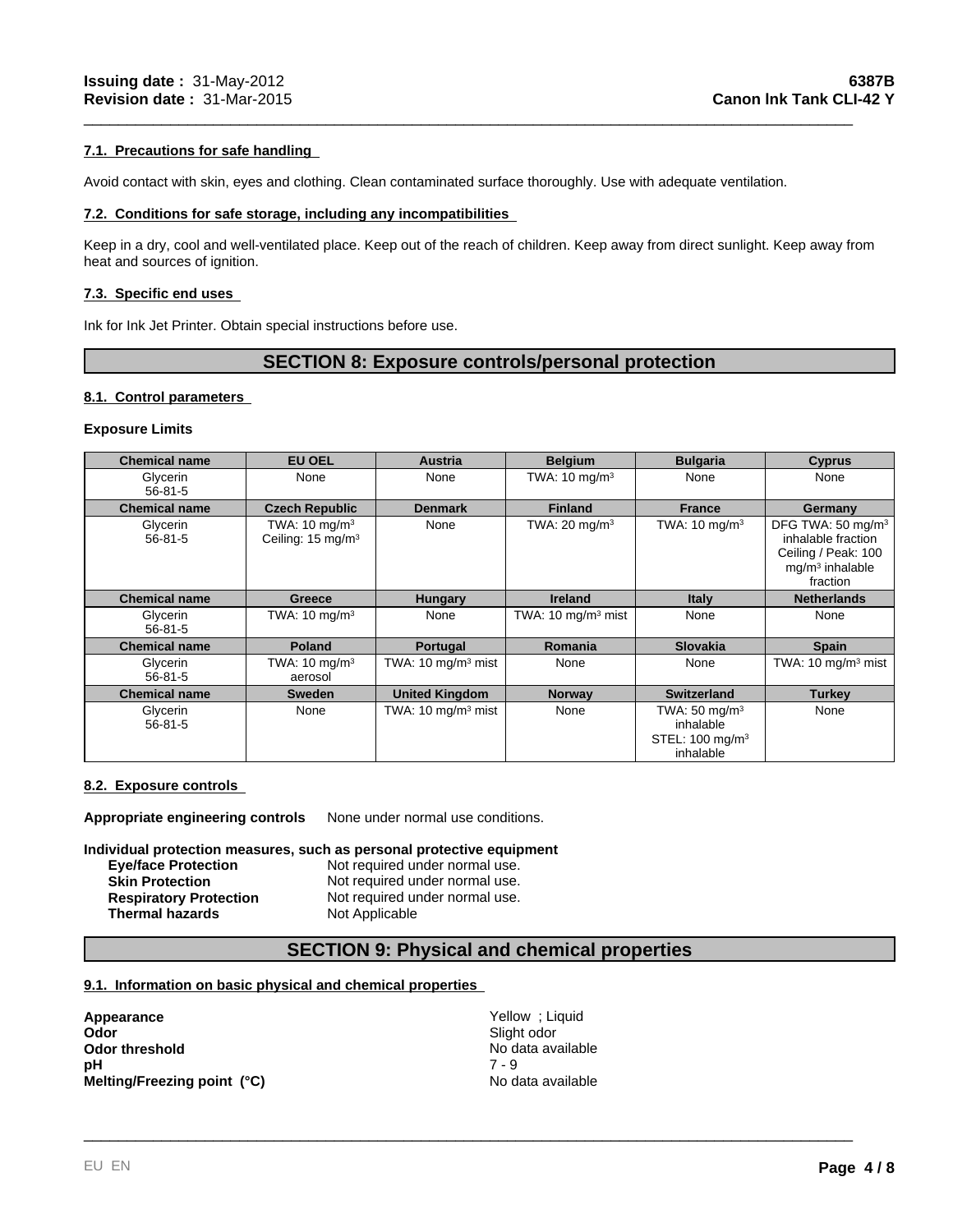**Evaporation Rate Evaporation Rate Evaporation Rate Flammability (solid, gas) No data available Flammability (solid, gas) No data available Flammability Limits in Air Upper Flammability Limit** None; estimated None; estimated None; estimated None; estimated None; estimated None; estimated None; estimated None; estimated None; estimated None; estimated None; estimated None; estimated Non **Lower Flammability Limit Vapor pressure** No data available No data available **Vapor Density No data available** No data available **Relative density** 1.0 - 1.1 **Solubility(ies)** Water; miscible **Partition coefficient: n-octanol/water** No data available<br> **Autoignition Temperature (°C)** None: estimated **Explosive properties None**; estimated **Oxidizing properties None; estimated None; estimated Boiling Point/Range (°C)** No data available **Flash Point** (°C)  $\overline{C}$  1  $\overline{C}$  1  $\overline{C}$  1  $\overline{C}$  2  $\overline{C}$  1  $\overline{C}$  1  $\overline{C}$  1  $\overline{C}$  1  $\overline{C}$  1  $\overline{C}$  1  $\overline{C}$  1  $\overline{C}$  1  $\overline{C}$  1  $\overline{C}$  1  $\overline{C}$  1  $\overline{C}$  1  $\overline{C}$  1  $\overline{C}$  1  $\overline{$ **Autoignition Temperature (°C) Decomposition Temperature (°C) Viscosity (mPa s)** 

# Not flammable; Not combustible

No data available<br>1 - 5

\_\_\_\_\_\_\_\_\_\_\_\_\_\_\_\_\_\_\_\_\_\_\_\_\_\_\_\_\_\_\_\_\_\_\_\_\_\_\_\_\_\_\_\_\_\_\_\_\_\_\_\_\_\_\_\_\_\_\_\_\_\_\_\_\_\_\_\_\_\_\_\_\_\_\_\_\_\_\_\_\_\_\_\_\_\_\_\_\_

#### **9.2. Other Information**

No data available

## **SECTION 10: Stability and reactivity**

#### **10.1. Reactivity**

None

#### **10.2. Chemical stability**

**Stable** 

#### **10.3. Possibility of Hazardous Reactions**

None

#### **10.4. Conditions to Avoid**

None

#### **10.5. Incompatible materials**

Acids, Bases, Oxidizing agents, Reducing agents.

#### **10.6. Hazardous Decomposition Products**

Carbon dioxide (CO 2), Carbon monoxide (CO), and/or Ammonia.

## **SECTION 11: Toxicological information**

\_\_\_\_\_\_\_\_\_\_\_\_\_\_\_\_\_\_\_\_\_\_\_\_\_\_\_\_\_\_\_\_\_\_\_\_\_\_\_\_\_\_\_\_\_\_\_\_\_\_\_\_\_\_\_\_\_\_\_\_\_\_\_\_\_\_\_\_\_\_\_\_\_\_\_\_\_\_\_\_\_\_\_\_\_\_\_\_\_

#### **11.1. Information on toxicological effects**

| <b>Acute toxicity</b>             | No data available                            |
|-----------------------------------|----------------------------------------------|
| <b>Skin corrosion/irritation</b>  | Non-irritant (Estimate) (OECD Guideline)     |
| Serious eye damage/eye irritation | Minimal irritant (Estimate) (OECD Guideline) |
| <b>Sensitization</b>              | Non-sensitizer (Estimate) (OECD Guideline)   |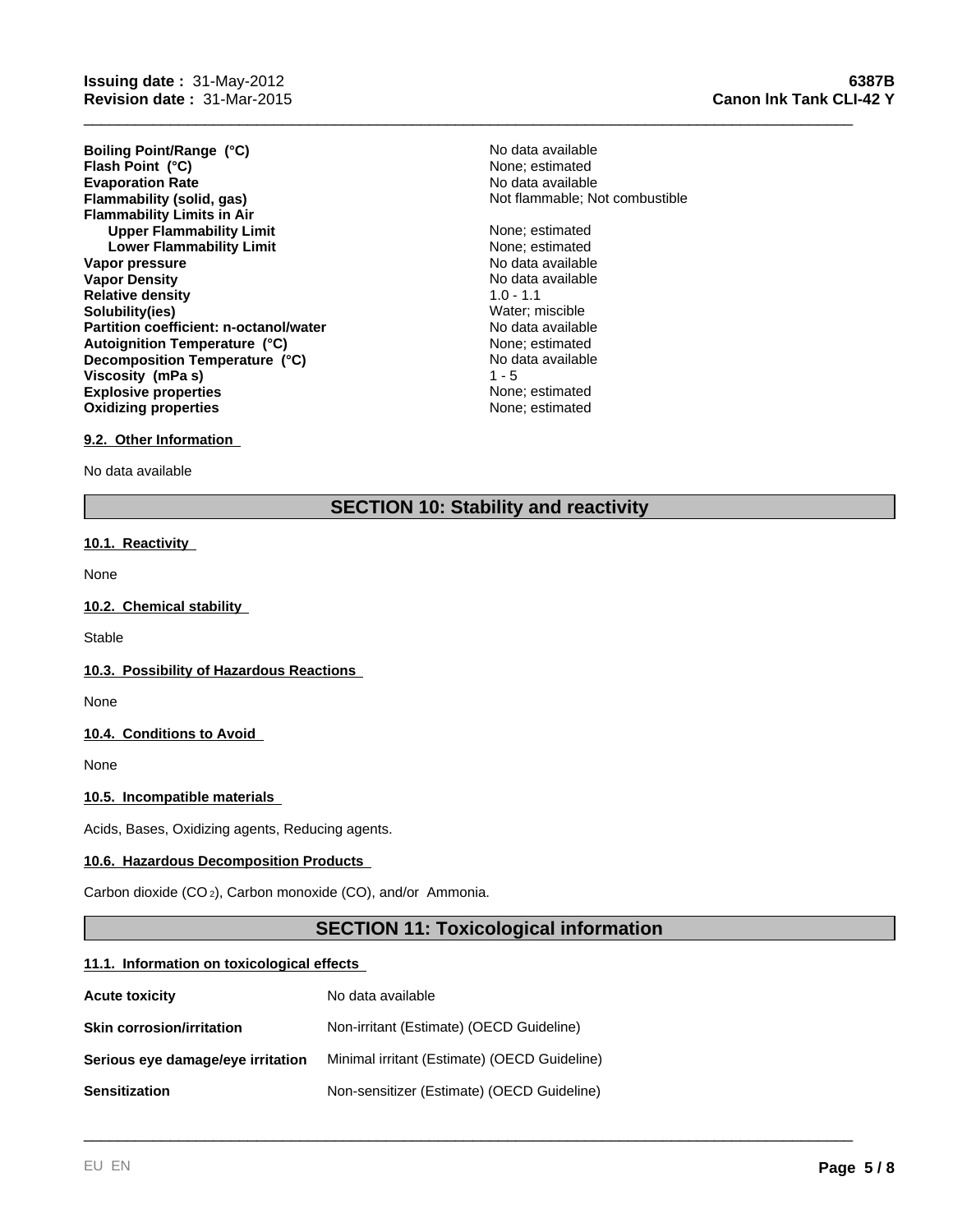| Germ cell mutagenicity          | Ames test: Negative |
|---------------------------------|---------------------|
| Carcinogenicity                 | No data available   |
| <b>Reproductive Toxicity</b>    | No data available   |
| <b>STOT - single exposure</b>   | No data available   |
| <b>STOT - repeated exposure</b> | No data available   |
| <b>Aspiration hazard</b>        | No data available   |
| <b>Other Information</b>        | No data available   |

## **SECTION 12: Ecological information**

\_\_\_\_\_\_\_\_\_\_\_\_\_\_\_\_\_\_\_\_\_\_\_\_\_\_\_\_\_\_\_\_\_\_\_\_\_\_\_\_\_\_\_\_\_\_\_\_\_\_\_\_\_\_\_\_\_\_\_\_\_\_\_\_\_\_\_\_\_\_\_\_\_\_\_\_\_\_\_\_\_\_\_\_\_\_\_\_\_

#### **12.1. Toxicity**

**Ecotoxicity effects** No data available

#### **12.2. Persistence and degradability**

No data available

#### **12.3. Bioaccumulative potential**

No data available

#### **12.4. Mobility in soil**

No data available

#### **12.5. Results of PBT and vPvB assessment**

This preparation contains no substance considered to be persistent, bioaccumulating nor toxic (PBT). This preparation contains no substance considered to be very persistent nor very bioaccumulating (vPvB).

#### **12.6. Other adverse effects**

No data available

## **SECTION 13: Disposal considerations**

#### **13.1. Waste treatment methods**

Dispose of in accordance with local regulations.

## **SECTION 14: Transport information**

\_\_\_\_\_\_\_\_\_\_\_\_\_\_\_\_\_\_\_\_\_\_\_\_\_\_\_\_\_\_\_\_\_\_\_\_\_\_\_\_\_\_\_\_\_\_\_\_\_\_\_\_\_\_\_\_\_\_\_\_\_\_\_\_\_\_\_\_\_\_\_\_\_\_\_\_\_\_\_\_\_\_\_\_\_\_\_\_\_

**14.1. UN number 14.1. None** 14.2. UN Proper Shipping Name **None** None **14.3. Transport Hazard Class None** 14.4. Packing Group None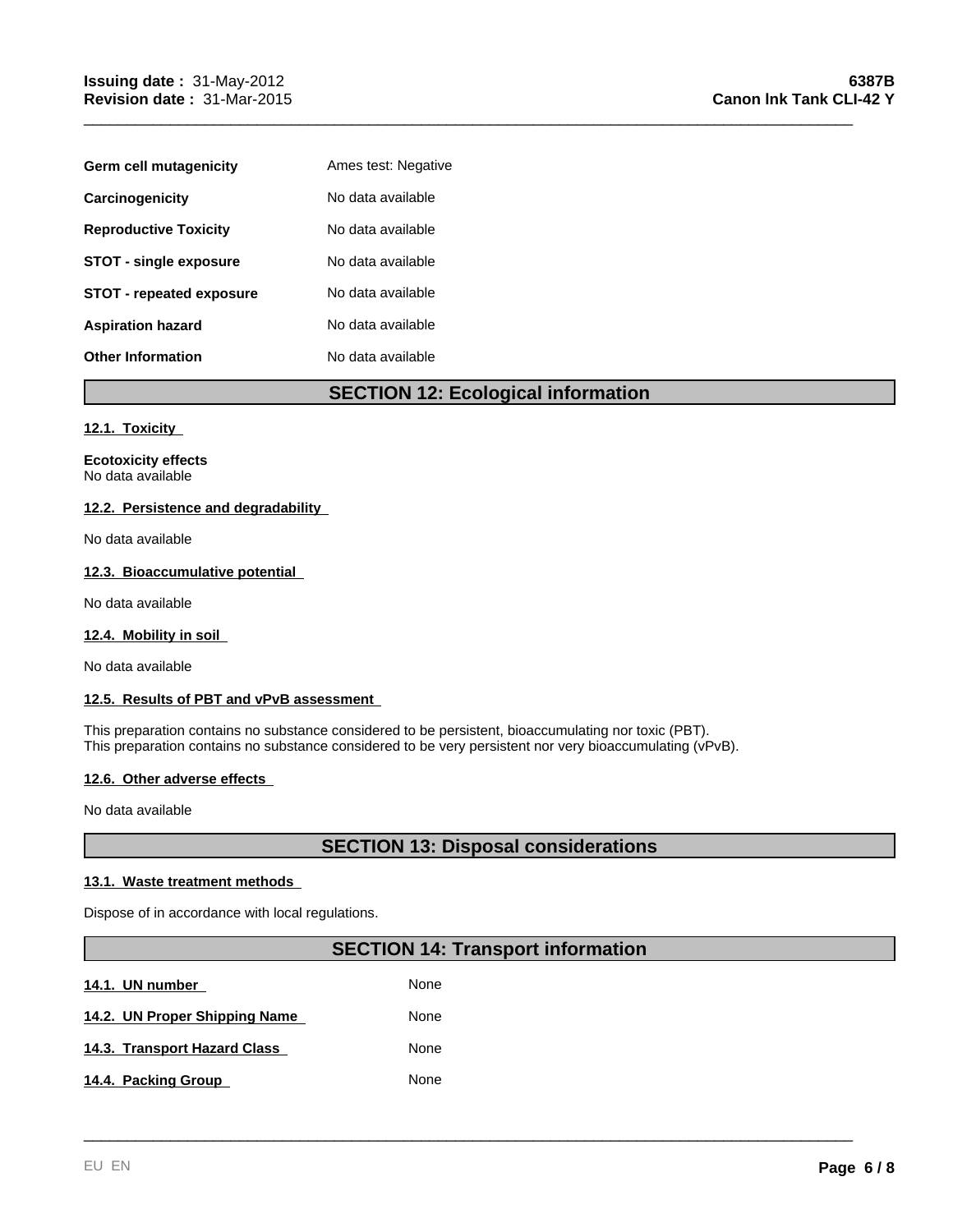**14.5. Environmental Hazards** No special environmental precautions required.

\_\_\_\_\_\_\_\_\_\_\_\_\_\_\_\_\_\_\_\_\_\_\_\_\_\_\_\_\_\_\_\_\_\_\_\_\_\_\_\_\_\_\_\_\_\_\_\_\_\_\_\_\_\_\_\_\_\_\_\_\_\_\_\_\_\_\_\_\_\_\_\_\_\_\_\_\_\_\_\_\_\_\_\_\_\_\_\_\_

**14.6. Special Precautions for users** None

14.7. Transport in bulk according to Annex II of Not Applicable **MARPOL 73/78 and the IBC Code** 

## **SECTION 15: Regulatory information**

#### **15.1. Safety, health and environmental regulations/legislation specific for the substance or mixture**

| (EC) No 1907/2006 Authorisation | Not regulated |
|---------------------------------|---------------|
| (EC) No 1907/2006 Restriction   | Not regulated |
| (EC) No 1005/2009               | Not regulated |
| (EC) No 850/2004                | Not regulated |
| (EU) No 649/2012                | Not regulated |
| <b>Other Information</b>        | None          |

#### **15.2. Chemical safety assessment**

None

## **SECTION 16: Other information**

#### **Full text of R-phrases referred to under sections 2 and 3**

R36 - Irritating to eyes

#### **Full text of H-Statements referred to under sections 2 and 3**

H319 - Causes serious eye irritation

#### **Key literature references and sources for data**

- World Health Organization International Agency for Research on Cancer, IARC Monographs on the Evaluation on the Carcinogenic Risk of Chemicals to Humans

- EU Directive 1999/45/EC
- EU Regulation (EC) No 1907/2006, (EC) No 1272/2008, (EC) No 1005/2009, (EC) No 850/2004, (EU) No 649/2012

#### **Key or legend to abbreviations and acronyms used in the safety data sheet**

- PBT: Persistent, Bioaccumulative and Toxic
- vPvB: very Persistent and very Bioaccumulative
- SVHC: Substances of Very High Concern
- IARC: International Agency for Research on Cancer

- EU OEL: Occupational exposure limits at Community level under Directive 2004/37/EC, 98/24/EC, 91/322/EEC, 2000/39/EC, 2006/15/EC and 2009/161/EU.

\_\_\_\_\_\_\_\_\_\_\_\_\_\_\_\_\_\_\_\_\_\_\_\_\_\_\_\_\_\_\_\_\_\_\_\_\_\_\_\_\_\_\_\_\_\_\_\_\_\_\_\_\_\_\_\_\_\_\_\_\_\_\_\_\_\_\_\_\_\_\_\_\_\_\_\_\_\_\_\_\_\_\_\_\_\_\_\_\_

- TWA: Time Weighted Average
- STEL: Short Term Exposure Limit
- CBI: Confidential Business Information

| <b>Issuing date:</b>  | 31-May-2012      |
|-----------------------|------------------|
| <b>Revision date:</b> | 31-Mar-2015      |
| <b>Revision Note</b>  | Entirely revised |

#### **This safety data sheet (SDS) is supplied under (EC) No 1907/2006 Article 31-3.**